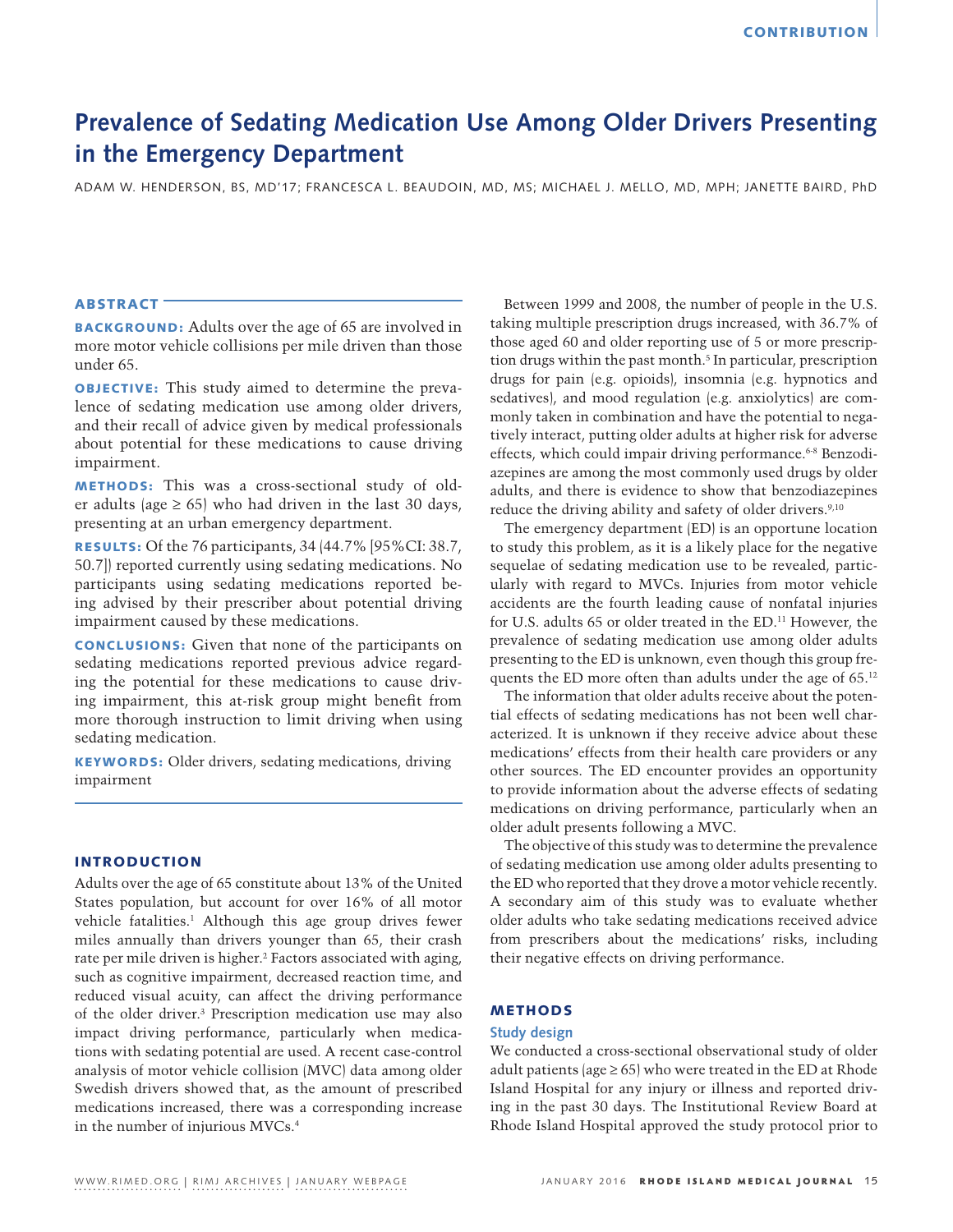beginning the research. We reviewed the ED's electronic medical record (EMR) to identify potentially eligible study participants (age ≥ 65 years, non-critical injury or illness, English speaking), who were then approached in order to perform an in-person assessment of study eligibility. Participants were determined ineligible if they did not report driving a motor vehicle within the past 30 days. We administered a previously validated six-item screener to identify cognitive impairment among potential subjects.13 Participants with a score ≥ 4 (of a maximum of 6) formed the final study population after providing verbal consent to participate.

Using a medication checklist, participants were asked about their current use of general classes of medications. If participants indicated current use of medications of any class, they were asked if the medication was a prescription or an over-the-counter drug, the name of the medication, and advice they had

received from a doctor, nurse or pharmacist about the effect of the medications on the following: fall risk, driving performance, memory, weight, urinary frequency, and ability to smell odors. Non-injury and unlikely drug side effects were included to minimize social desirability response bias. Due to alcohol's synergistic sedating effects, participants were also asked about alcohol use.

Participants were asked about their perception of the effects each medication had on their driving ability. We used a timeline follow-back approach<sup>14</sup> to find the frequency of driving days, usual amount of miles driven in the past week, and history of MVCs in the past 12 months.

#### **Sedating Drug Classification**

The sedating potential or load of participants' medications, was determined using criteria laid out by the sedative drug model.8 The sedative model was published in 2011 by Taipale et al.<sup>8</sup> and is based on drugs approved for use in Finland. Primary sedating medications (e.g., conventional antipsychotics, anxiolytics, hypnotics and tricyclic antidepressants) are given a score of 2 and have sedation as a main effect. Secondary sedating medications (e.g., atypical antipsychotics, selective serotonin reuptake inhibitors [SSRIs], antiepileptics, other second- generation antidepressants, and prescription opioids) are given a score of 1 and have sedation as a prominent side effect. Sedative load for each patient is calculated by summing the sedative scores of the medications participants reported using. A sedative load  $\geq 2$  means that a person was taking at least one medication that is a primary sedative (sedative load=2) or at minimum two medications with sedation as a primary side effect (2 medications with sedative load=1).

| Characteristic        |              |                      | User of drugs with sedative<br>properties? $[n (%)]$ |                       |
|-----------------------|--------------|----------------------|------------------------------------------------------|-----------------------|
|                       |              | Total<br>[n $(\%)$ ] | <b>Yes</b><br>$(n=34)$                               | <b>No</b><br>$(n=42)$ |
| Gender                | Women        | 32 (42.7)            | 16(47.1)                                             | 16 (39.0)             |
| Age (y)               | Age Median   | 72                   | 70                                                   | 73                    |
|                       | Age IQR      | 68-78                | $69 - 78$                                            | $67 - 78$             |
| Race                  | White        | 67 (88.2)            | 29 (85.3)                                            | 38 (90.5)             |
|                       | <b>Black</b> | 5(6.6)               | 3(8.8)                                               | 2(4.8)                |
|                       | Hispanic     | 2(2.6)               | 2(5.9)                                               | 0(0)                  |
|                       | Other        | 2(2.6)               | 0(0)                                                 | 2(4.8)                |
| <b>Partner Status</b> | Married      | 43 (56.6)            | 17(50.0)                                             | 26(63.4)              |
|                       | Other        | 33 (43.4)            | 17(50.0)                                             | 16(38.1)              |
| Employment            | Retired      | 67 (88.2)            | 31 (91.2)                                            | 36 (85.7)             |
|                       | Employed     | 9(11.8)              | 3(8.8)                                               | 6(14.3)               |

**Table 1.** Demographic characteristics and sedative drug use among the sample population

IQR= Interquartile range and is represented by the 25th - 75th percentiles.

**Figure 1.** Medications contributing to sedative load in study participants by category. SSRIs = selective serotonin reuptake inhibitors



# RESULTS

In total, 143 patients were screened for potential study eligibility. Of these patients, 52 were considered ineligible. The most common reasons for study ineligibility were either the patient had not driven in the past 30 days (38%) or patient was cognitively impaired with a six-item screener score  $<$  4 (39%). Of the eligible patients (n = 91), 3 patients refused study consent, and an initial 12 patients completed pilot interviews as part of survey development.

Of the 76 patients enrolled, 34 (44.7% [95%CI: 38.7, 50.7]) reported using medications with sedating qualities (**Table 1**). The most common classes of sedating medications were opioids and antidepressants, together accounting for over half of sedating medications used by study participants (**Figure 1**).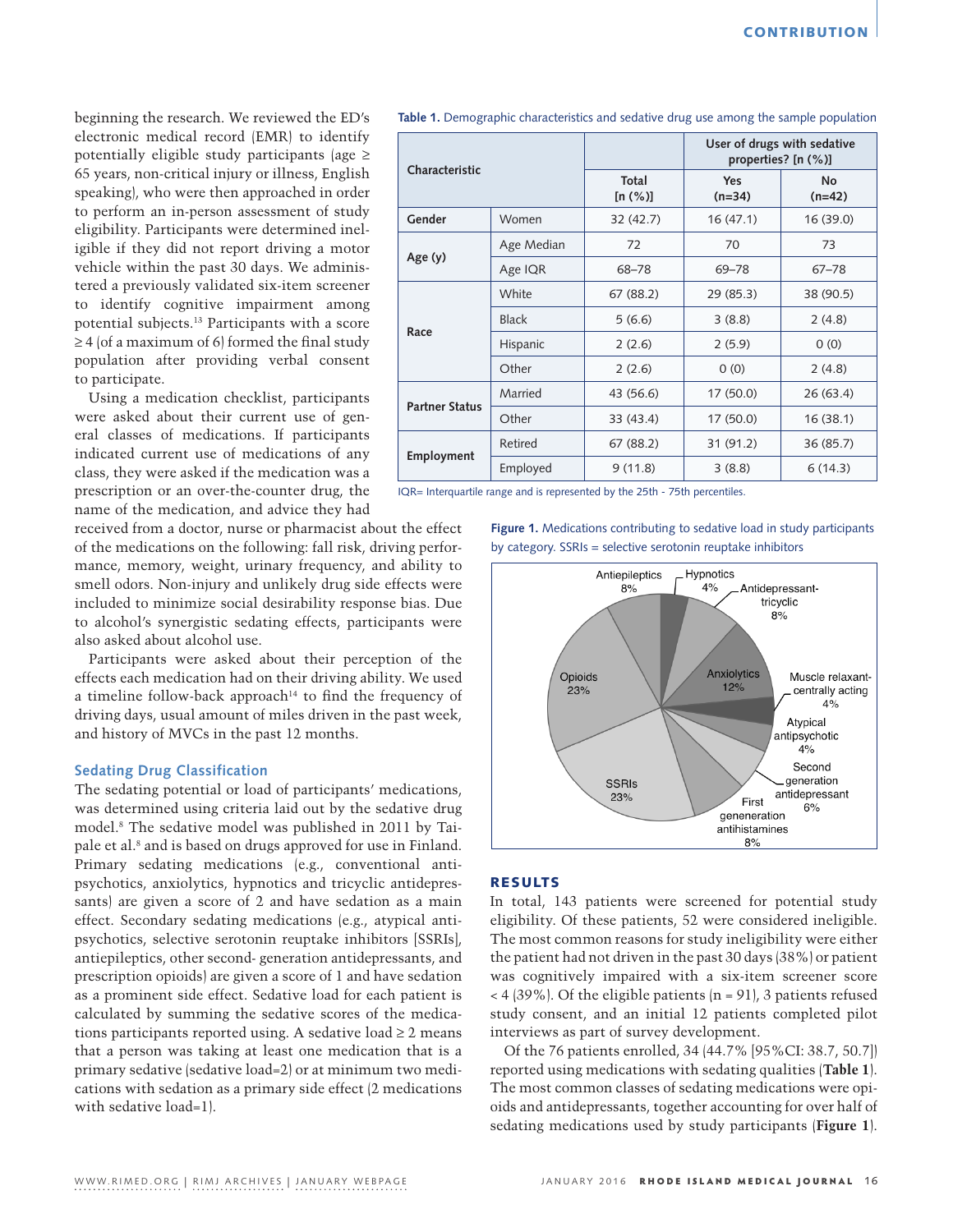Eighteen participants (23.7% [95%CI: 19.7, 27.7]) registered a sedative load of 2 or greater while 16 participants (21.1% [95%CI: 12.1, 30.0]) had a sedative load of 1. **Table 2** shows the various classes of medications that participants were using and the corresponding sedative load scores for each medication.

Participants had similar driving habits regardless of their ticipants with a se greater averaged 38. 51 miles) driven pe not on any sedating aged 38.6 miles (95 (Table 3). Participa load of 1 had simil averaging 39.3 miles driven per week. While not statistically significant at the  $\alpha$ =0.05 level, participants with a sedative load  $\geq 2$ had a higher rate of MVC in the past 12 months with 17% (95%CI: 0, 34) reporting a MVC compared with 7% (95%CI: 0, 13) reporting a MVC of those with a sedative load  $\leq 1$ .

Alcohol use was highest in the group not on any sedating medications. In that group, 21 (50%) of participants drank at least once a week. Seven (44%) of the participants with sedative load of 1 drank at least once per week. Six (33%) of the participants with sedative load of 2 or greater drank at least once per week.

When asked whether they thought their medications affected their driving, few participants on sedating medications reported that their medications had an effect on driving (**Table 4**). When asked whether the health care provider that prescribed their medications provided any advice about the medication's effect on driving performance, few participants on non-sedating medications

(3%; 95% CI 0, 7) and none on medications with a sedative load of 1 or 2, reported being cautioned about the potential for the medications to increase the risk of MVCs.

# **DISCUSSION**

Almost half of the older adult drivers in our study sample were on sedating medications. Previous studies have shown that sedating medications can impair driving ability, and many sedating medications have specific warnings

| sedative load. Par-                          | (N06AA)                                       |  |
|----------------------------------------------|-----------------------------------------------|--|
| edative load of 2 or<br>.3 miles (95%CI: 26, | Anxiolytics (N05B)                            |  |
| r week, while those:                         | Drugs with sedation as a pro                  |  |
| g medications aver-<br>5%CI: 21, 56 miles)   | Centrally acting muscle<br>relaxant (M03BX01) |  |
| nts with a sedative<br>lar driving patterns, | Dopamine receptor<br>agonists (N04BC)         |  |
| es (95% CI: 15, 64)                          | Atynical antincychotics                       |  |

#### **Table 2.** Sedative load and drug classification

| Group (ATC code)                              | Drugs used by participants                                                                                                              | Number of<br>participants<br>using each<br>drug (n) | Sedative sum<br>score |
|-----------------------------------------------|-----------------------------------------------------------------------------------------------------------------------------------------|-----------------------------------------------------|-----------------------|
| Primary sedatives (sedative load=2)           |                                                                                                                                         |                                                     |                       |
| Hypnotics (N05C)                              | zolpidem                                                                                                                                | $\overline{2}$                                      | $\overline{4}$        |
| Tricyclic antidepressants<br>(N06AA)          | amitriptyline, imipramine                                                                                                               | 4                                                   | 8                     |
| Anxiolytics (N05B)                            | alprazolam, diazepam,<br>lorazepam                                                                                                      | 6                                                   | 12                    |
|                                               | Drugs with sedation as a prominent side effect or a sedating component (sedative load=1)                                                |                                                     |                       |
| Centrally acting muscle<br>relaxant (M03BX01) | baclofen                                                                                                                                | 1                                                   | 1                     |
| Dopamine receptor<br>agonists (N04BC)         | ropinirole                                                                                                                              | 1                                                   | 1                     |
| Atypical antipsychotics                       | quetiapine                                                                                                                              | 1                                                   | 1                     |
| Other antidepressant<br>(N06AG)               | trazodone                                                                                                                               | $\overline{2}$                                      | 2                     |
| First generation<br>antihistamine             | doxylamine, diphenydramine                                                                                                              | $\overline{4}$                                      | $\overline{4}$        |
| SSRIs (N046AB)                                | paroxetine, fluoxetine,<br>escitalopram, sertraline                                                                                     | 12                                                  | 12                    |
| Opioids (N02A)                                | oxycodone, hydrocodone/<br>ibuprofen, oxycodone/<br>acetaminophen, hydrocodone/<br>acetaminophen, hydrocodone,<br>codeine/acetaminophen | 11                                                  | 11                    |
| Antiepileptic (N03)                           | gabapentin, clonazepam                                                                                                                  | $\overline{4}$                                      | $\overline{4}$        |
| Total sedative sum score                      |                                                                                                                                         |                                                     | 60                    |

ATC=Anatomic Therapeutic Chemical; SSRIs=selective serotonin reuptake inhibitors.

**Table 3.** Driving behavior and sedative drug load

|                                                   | Sedative load=0                      | Sedative load=1 | Sedative load ≥2 |  |
|---------------------------------------------------|--------------------------------------|-----------------|------------------|--|
|                                                   | Participants (n) out of total (n=76) |                 |                  |  |
| <b>Driving Behaviors</b>                          | $n=42$                               | $n = 16$        | $n = 18$         |  |
| MVC in the past 12 months<br>[n (%; 95% CI)]      | 4 (10; 1, 19)                        | 0(0)            | 3(17; 0, 34)     |  |
| Average miles driven per<br>week miles [(95% CI)] | 38.6 (26, 51)                        | 39.3 (15, 64)   | 38.3 (21, 56)    |  |

about the risk of driving after taking these medications.4,9,15 Despite the risks, older adult ED patients in this study who used sedating medications still engaged in driving, and, in a few instances, drove even though they reported that their driving was affected by these medications.

Sedative load was calculated for these participants in order to quantify the sedating potential of the reported medications based on the sedative load model.8 Across our participants, there were no significant differences in reported driving behaviors. Those with sedative load of 1 or sedative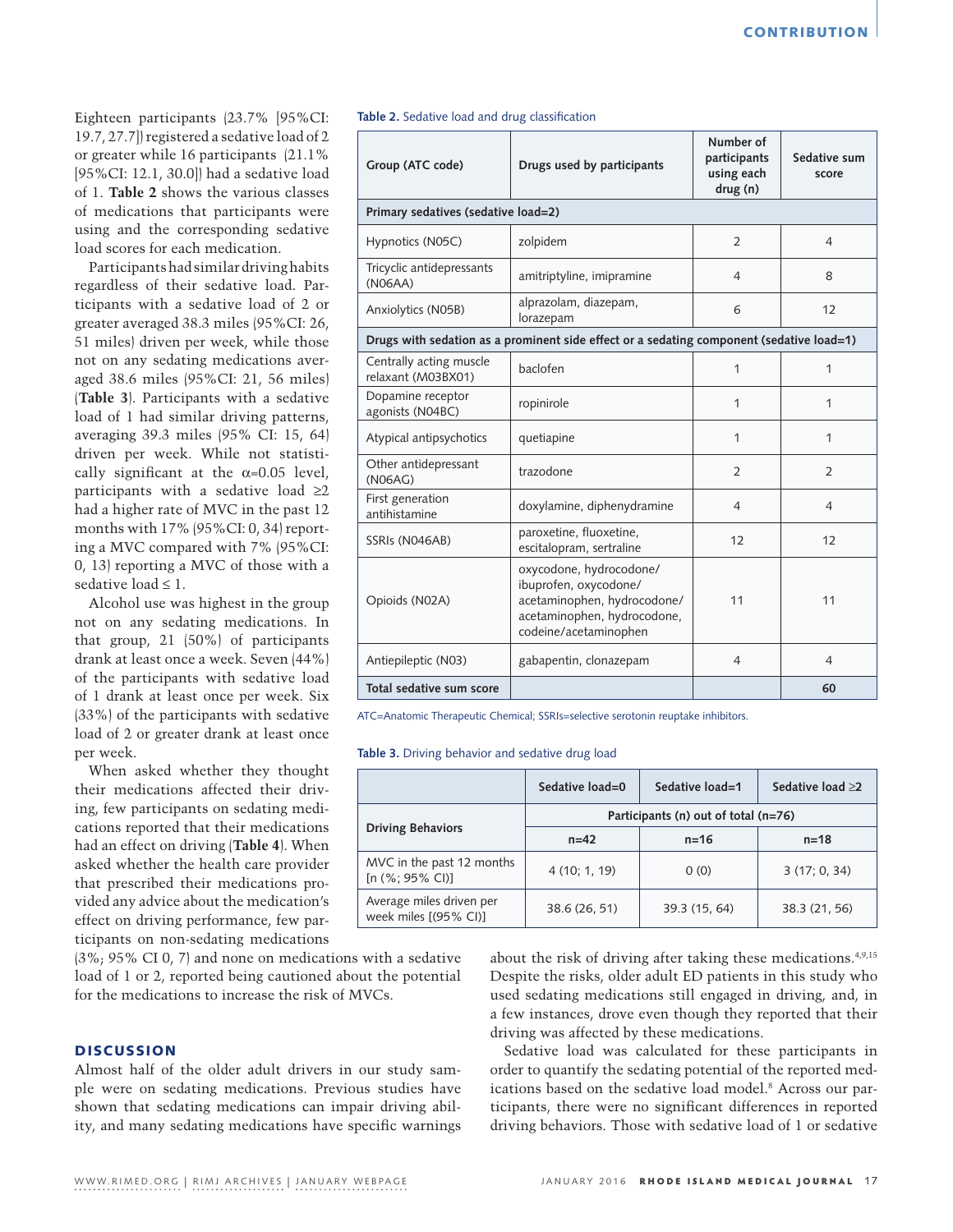| <b>Advice Type</b>                                                                   | <b>Medications</b><br>with Sedative<br>Load of 0        | <b>Medications</b><br>with Sedative<br>Load of 1 | <b>Medications</b><br>with Sedative<br>Load of 2 |
|--------------------------------------------------------------------------------------|---------------------------------------------------------|--------------------------------------------------|--------------------------------------------------|
|                                                                                      | Percent reporting that advice was given<br>[% (95% CI)] |                                                  |                                                  |
| Falling risk                                                                         | $8(1-14)$                                               | $9(0-20)$                                        | 0                                                |
| MVC risk                                                                             | $3(0-7)$                                                | $\Omega$                                         | 0                                                |
| Forgetting things                                                                    | $11(3-19)$                                              | 13 (1-24)                                        | $\Omega$                                         |
| Ability to smell odors                                                               | 5(0, 10)                                                | $3(0-9)$                                         | $8(0-25)$                                        |
| Obesity risk                                                                         | $2(0-5)$                                                | $\Omega$                                         | $8(0-25)$                                        |
| Urinary frequency                                                                    | $16(7-25)$                                              | $\Omega$                                         | $\Omega$                                         |
| Percent of<br>participants reporting<br>medication had an<br>effect on their driving | $5(0-10)$                                               | 13 (1-24)                                        | $8(0-25)$                                        |

**Table 4.** Study participant recall of advice given by health care providers on potential medication side effects

load greater than or equal to 2 drove nearly the same number of miles per week as those who were not on sedating medications. While those with a sedative load  $\geq 2$  had a higher rate of MVC, this result was non-significant in this observational study. A future study designed with an adequate power to test this hypothesis would be useful. None of the older adults on medications with potential sedating effects reported being given advice about avoiding or adjusting their driving while on the medications due to the potential for the medications to increase the risk of MVCs.

Our study found that older adults reported during an ED visit that they did not change their driving habits after taking sedating medications to accommodate the medications' negative effect on driving performance. Our findings, if replicated, suggest the importance of research to develop an easily administered assessment tool (perhaps within an EMR) for medical providers to identify older adults with a high sedative load and counsel the individuals about the risks of sedating medications and driving performance. Counseling older patients on MVC risks while using sedating medications has the potential to reduce MVCs in this at-risk population.

# LIMITATIONS

This is a cross-sectional study of older adult patients who presented to an ED situated in a busy urban setting. The limited sample size and the fact that study participants may not be representative of all older adult ED patients, including those non-English speaking or critically ill, potentially reduces the generalizability of our findings.

Additionally, this study assessed patient recall of prescriber recommendations of medication side effects in this case. Studies have shown that patient recall of physician advice is highly variable with >90% to only 22% of advice being recalled depending on the nature of the advice.<sup>16</sup>

Furthermore, while sedating medications were identified based on criteria laid out by a previous study<sup>8</sup> medication side effects can manifest differently depending on dose of the medication, time of administration, and variable patient pharmokinetics and metabolism. We included all medications with sedating potential based on the rubric by Taipale et al.8 Some medications included may not be sedating in all individuals, for example SSRIs. However, in the case of SSRIs in particular, somnolence is listed as a common adverse event for SSRIs based on clinical trials conducted by the manufacturers, especially in specific SSRIs such as fluvoxamine and paroxetine.17 We chose to be sensitive, rather than specific, when it came to including medications with sedating potential as this has greater applicability to future screening and interventions.

Future studies could aim to quantify the attributable risk of different sedating medication for older drivers involved in a MVC. Our study did not assess older adults' use of illicit drugs. Future studies could be designed to assess this to gather a more complete measure of sedative load of older adults involved in MVCs. Future studies could also aim to interview older drivers involved in MVCs and identify whether drivers were using sedating medications.

## **References**

- 1. The 2012 Statistical Abstract of the United States. Washington D.C.: U.S. Census Bureau.; 2012.
- 2. Traffic Safety Facts: Older Population. In: USDOT, ed. HS 811 640 ed. Washington D.C.: National Highway Traffic Safety Administration; 2012.
- 3. Baird S, Hill L, Rybar J, Concha-Garcia S, Coimbra R, Patrick K. Age-related driving disorders: screening in hospitals and outpatients settings. Geriatrics & gerontology international. Oct 2010;10(4):288-294.
- 4. Monarrez-Espino J, Laflamme L, Elling B, Moller J. Number of medications and road traffic crashes in senior Swedish drivers: a population-based matched case-control study. Injury prevention : journal of the International Society for Child and Adolescent Injury Prevention. Apr 2014;20(2):81-87.
- 5. Gu Q, Dillon CF, Burt VL. Prescription Drug Use Continues to Increase: U.S. Prescription Drug Data for 2007–2008. National Center Health Statistics. 2010(Data Brief 42).
- 6. Fick DM, Cooper JW, Wade WE, Waller JL, Maclean JR, Beers MH. Updating the Beers criteria for potentially inappropriate medication use in older adults: results of a US consensus panel of experts. Archives of internal medicine. Dec 8-22 2003;163(22):2716-2724.
- 7. Hartikainen SA, Mantyselka PT, Louhivuori-Laako KA, Sulkava RO. Balancing pain and analgesic treatment in the home-dwelling elderly. The Annals of pharmacotherapy. Jan 2005;39(1):11-16.
- 8. Taipale HT, Bell JS, Uusi-Kokko M, Lonnroos E, Sulkava R, Hartikainen S. Sedative load among community-dwelling people aged 75 years and older: a population-based study. Drugs & aging. Nov 1 2011;28(11):913-925.
- 9. Ray WA, Thapa PB, Shorr RI. Medications and the older driver. Clinics in geriatric medicine. May 1993;9(2):413-438.
- 10. Landreat MG, Vigneau CV, Hardouin JB, et al. Can we say that seniors are addicted to benzodiazepines? Substance use & misuse. Oct 2010;45(12):1988-1999.
- 11. Nonfatal Injury Reports, 2001-2013. Web-based Injury Statistics